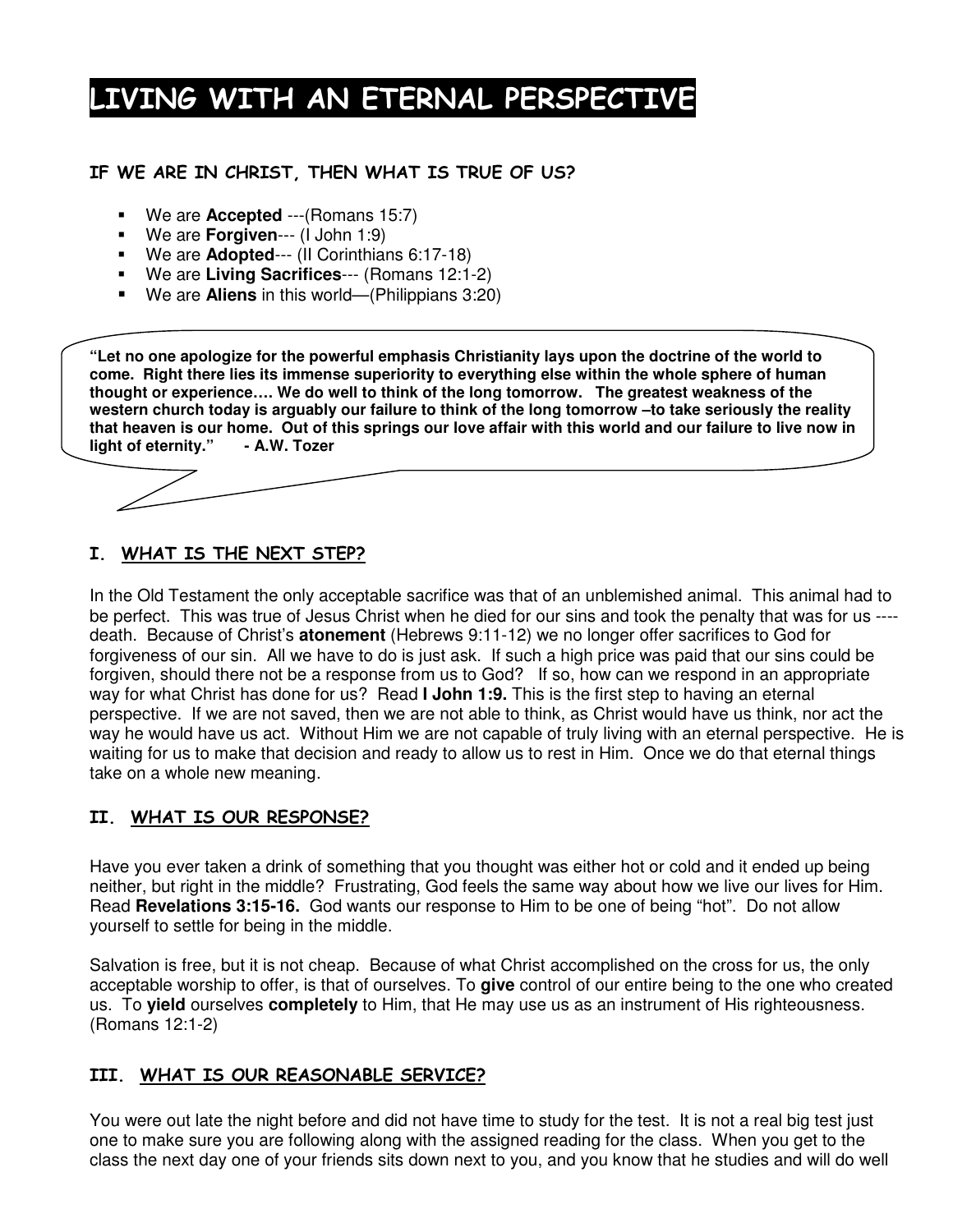on the exam. Does it really matter if you sneak a few answers off his test? It is not like this test is half of your grade or anything. ---- Read **Colossians 3:17.** The command is not if it is good for you, but whatever you do.

#### Romans 12:1

It logically flows that because we, in essence, owe God our lives we should give Him our highest form of service*. In the O.T., service, usually refers to priestly or spiritual service which was such an integral part of their worship*. Because of the work that was done on the cross, the only priest we have is Jesus Christ (Hebrews 7:23-27). That means, all that we are and all that we do are for His glory and not ours!

#### IV. WHO ARE WE FOOLING?

Ananias and Sapphira were an ordinary couple that thought they were going to get away with lying to Peter and God. Look at **Acts 5:1-11** and see how they had planned on not giving all of the profits to God. Do not get lost by the money situation but concentrate on what is going on with their hearts. This is what God is concerned with.

#### *Conformed*—"**Assuming an outward expression that doesn't reflect what is really inside, a masquerade or act."**(MacArthur study Bible)

What are some examples of this in your life? When was the last time you went along with something that you knew you were not to have any part of?

#### Romans 12:2

We should not try to conform or "fit in" to this world. This world is ruled by Satan, therefore, the morals and thought processes of this world are corrupt**. We are to be transformed—changed – under go a metamorphosis!!!** We are new people in Christ, our way of living and thinking should change. As Christians, our lives should reflect the change that has happened on the inside by the way we conduct ourselves on the outside.

### V. WHERE IS YOUR HOME?

Have you ever been away from home at a special time of year and you just miss home. You start thinking about all the things that you would be doing if you were there and whom you would be talking with. Take a look at **Psalm 84:10.** Do we really look at heaven in the same terms as our earthly home? Do we long to be with our creator?

When you accepted Christ as you Lord and Savior, you became a citizen of heaven. This world is no longer your home. Our home is where Christ is (2 Corinthians 5:8). When our thoughts and passions start to reflect that of this world, our perspective is slanted. When they reflect that of Christ and an eager anticipation of going "home" our thoughts will be directed toward that which God has called us----Obedience to Him.

" The more possessions and power we have in this world, the more tempted we are to forget our true **citizenship is in heaven." - Randy Alcorn**

- . ARE YOU GETTING TOO COMFORTABLE IN THIS WORLD?
- . WHERE ARE YOUR THOUGHTS AND PASSIONS?
- . ARE THINGS IN YOUR LIFE GOING TO MATTER WHEN YOU STAND BEFORE GOD?
- IS THERE ANYTHING YOU WANT TO CHANGE RIGHT NOW?